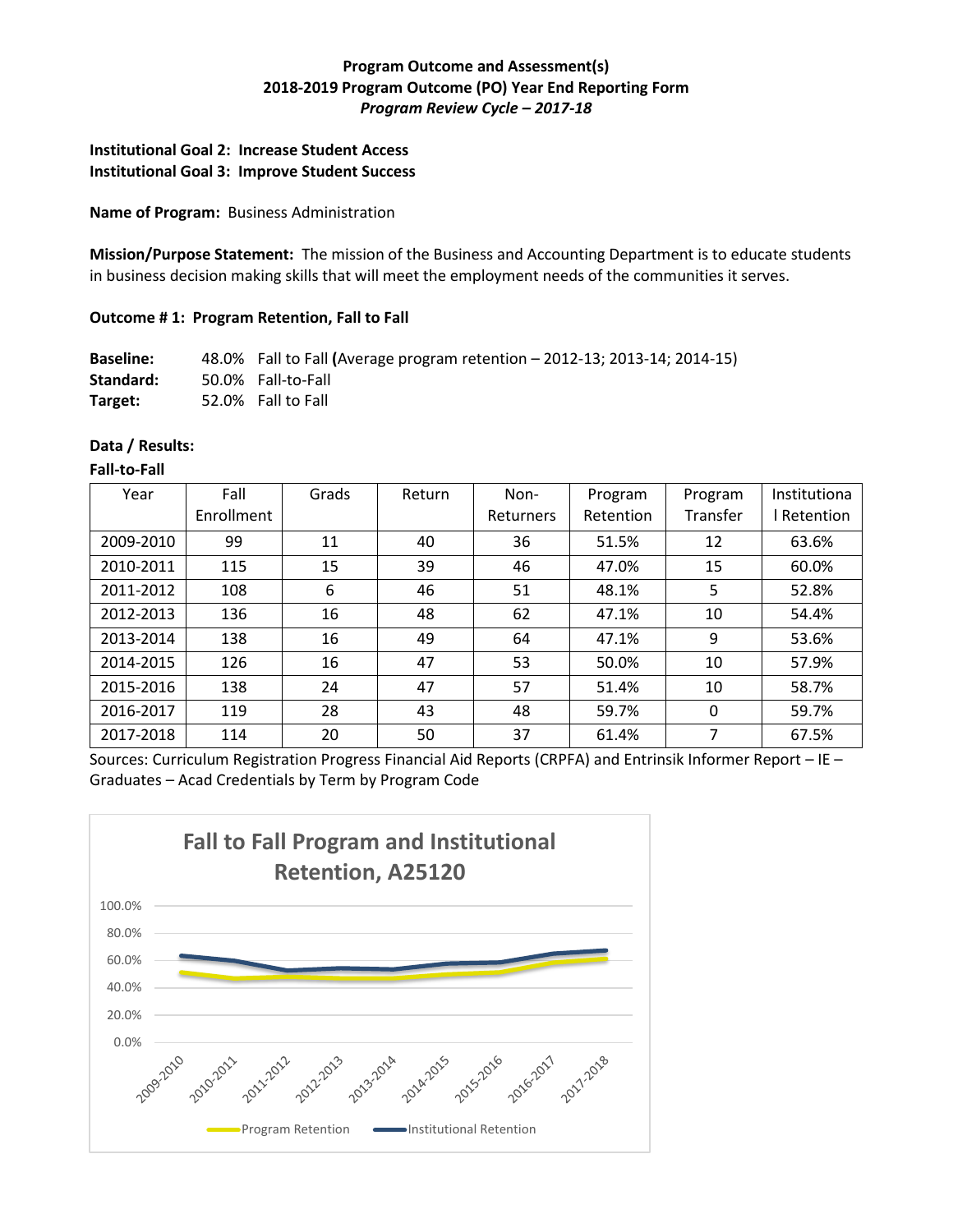### **2018-2019 Strategies / Action Items:**

| Item#         | Strategies / Action Items (Action items identified in the<br>2017-18 year-end report) | Results (State the progress/results of the<br>action items identified based on your<br>method of assessment. Provide<br>number/percent accomplished.)                                                                                                                                                    |
|---------------|---------------------------------------------------------------------------------------|----------------------------------------------------------------------------------------------------------------------------------------------------------------------------------------------------------------------------------------------------------------------------------------------------------|
|               | Use the Aviso software program to communicate with<br>students and advisees.          | The faculty of the Business<br>Administration Department have used<br>Aviso to communicate alerts throughout<br>the fall and spring semesters. We also<br>used the notes feature to communicate<br>information to the achievement coaches<br>regarding correspondence concerning<br>the progress alerts. |
| $\mathcal{P}$ | Continue incorporating note taking activities and<br>assignments in business courses. | Faculty continued assigning note taking<br>assignments in business and accounting<br>courses. We also encouraged students<br>to complete these assignments in an<br>effort to improve note-taking skills.                                                                                                |

**Provide narrative for analysis of program retention.** *(Based on the data, provide a narrative of your analysis of fall to fall retention. Indicate factors that may have affected your retention. State any changes you plan to address for next year that may affect / increase your retention.)* 

Within the Business Administration program, the trend line in both program and institutional retention shows a positive trend with year-to-year fluctuations. These fluctuations may indicate external retention issues, i.e. employment, family. The faculty advisors are using multiple approaches to reach out to students in an effort to retain them in our programs. We have already begin to see successes with the use of these methods.

**Provide narrative for analysis of standard/target.** *(As a result of the data analysis, indicate changes to the standard or target. Did you meet your standard/target? If you met your standard/target, what percentage would you like to increase your standard/target? Please provide an overall analysis of the results of your standard/target. Provide percentage of increase/decrease.)* 

We did not meet the standard and target for program retention. Our program retention rate is 11.4% above the standard and 9.4% above the target. We also meet both the standard and target for institutional retention.

**2019-2020 Strategies / Action Items:** *(Identify new action items as a results of your review and assessment of previous year data and action item results.)* 

| Item# | Action Items (Identify action items as a result of your<br>program outcome assessment.) | <b>Assessment of Action Items (State the</b><br>method of assessment; how you plan to<br>evaluate/assess the results of the action<br>items.)                                                                                      |
|-------|-----------------------------------------------------------------------------------------|------------------------------------------------------------------------------------------------------------------------------------------------------------------------------------------------------------------------------------|
|       | Increased focused advising efforts.                                                     | Faculty will use multiple means of<br>reaching out to students for advising<br>and registration purposes. The faculty<br>will also communicate alerts to low<br>performing students and the<br>achievement coaches assigned to our |